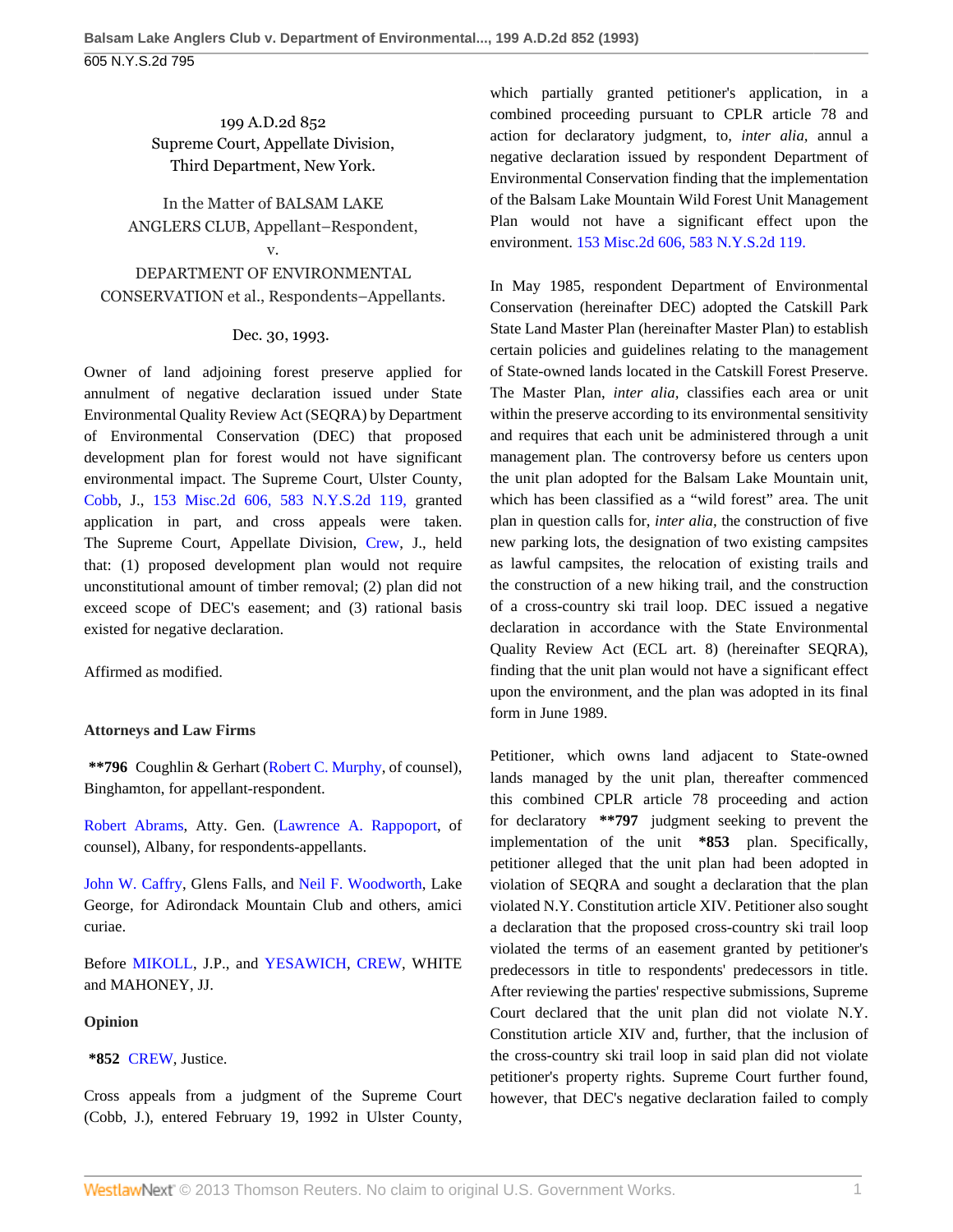with the mandates of SEQRA and remitted this matter to DEC for further consideration. These cross appeals followed.

**[1]** Petitioner initially contends that the unit plan violates [N.Y. Constitution, article XIV, § 1](http://www.westlaw.com/Link/Document/FullText?findType=L&pubNum=1000300&cite=NYCNART14S1&originatingDoc=Ic238b2b4da1e11d9bf60c1d57ebc853e&refType=LQ&originationContext=document&vr=3.0&rs=cblt1.0&transitionType=DocumentItem&contextData=(sc.Search)) which provides, in relevant part, that "[t]he lands of the state, now owned or hereafter acquired, constituting the forest preserve as now fixed by law, shall be forever kept as wild forest lands. They shall not be leased, sold or exchanged, or be taken by any corporation, public or private, *nor shall the timber thereon be sold, removed or destroyed* " (emphasis supplied). Although this provision would appear, as petitioner argues, to prohibit *any* cutting or removal of timber from the forest preserve, the Court of Appeals, noting that the words of the NY Constitution must receive a reasonable interpretation, has construed this provision as "prohibit[ing] [the] cutting or [the] removal of \* \* \* trees and timber *to a substantial extent* " (*[Association for Protection of Adirondacks v. MacDonald,](http://www.westlaw.com/Link/Document/FullText?findType=Y&serNum=1930100913&pubNum=577&originationContext=document&vr=3.0&rs=cblt1.0&transitionType=DocumentItem&contextData=(sc.Search))* [253 N.Y. 234, 238, 170 N.E. 902](http://www.westlaw.com/Link/Document/FullText?findType=Y&serNum=1930100913&pubNum=577&originationContext=document&vr=3.0&rs=cblt1.0&transitionType=DocumentItem&contextData=(sc.Search)) [emphasis supplied] ). Thus, the court has indicated that only those activities involving the removal of timber "to any material degree" will run afoul of the constitutional provision (*id.,* [at 238, 170 N.E.](http://www.westlaw.com/Link/Document/FullText?findType=Y&serNum=1930100913&pubNum=577&originationContext=document&vr=3.0&rs=cblt1.0&transitionType=DocumentItem&contextData=(sc.Search)) [902\).](http://www.westlaw.com/Link/Document/FullText?findType=Y&serNum=1930100913&pubNum=577&originationContext=document&vr=3.0&rs=cblt1.0&transitionType=DocumentItem&contextData=(sc.Search)) Although petitioner may question the soundness of this interpretation, particularly in view of what it has characterized as the unambiguous and absolute prohibition contained in [N.Y. Constitution, article XIV, § 1](http://www.westlaw.com/Link/Document/FullText?findType=L&pubNum=1000300&cite=NYCNART14S1&originatingDoc=Ic238b2b4da1e11d9bf60c1d57ebc853e&refType=LQ&originationContext=document&vr=3.0&rs=cblt1.0&transitionType=DocumentItem&contextData=(sc.Search)), we elect, absent authority to the contrary, to follow the interpretation advanced by the Court of Appeals in *[Association for Protection of](http://www.westlaw.com/Link/Document/FullText?findType=Y&serNum=1930100913&originationContext=document&vr=3.0&rs=cblt1.0&transitionType=DocumentItem&contextData=(sc.Search)) [Adirondacks v. MacDonald](http://www.westlaw.com/Link/Document/FullText?findType=Y&serNum=1930100913&originationContext=document&vr=3.0&rs=cblt1.0&transitionType=DocumentItem&contextData=(sc.Search))* (*supra* ).

**[2]** We are similarly unpersuaded that the addition of five new parking areas and the relocation and construction of certain trails as proposed in the unit plan are improper uses of the forest preserve and/or involve unconstitutional amounts of cutting. The record before us indicates that approximately 350 trees have been or will need to be cut to accommodate the **\*854** trail relocation; the remaining cutting (312 saplings) concerns vegetative growth that DEC does not classify as trees. (The amount of cutting needed for the proposed new trail and parking lots has not yet been determined.) These proposed uses appear compatible with the use of forest preserve land, and the amount of cutting necessary is not constitutionally prohibited (*cf., [Association for Protection of](http://www.westlaw.com/Link/Document/FullText?findType=Y&serNum=1930100913&originationContext=document&vr=3.0&rs=cblt1.0&transitionType=DocumentItem&contextData=(sc.Search)) [Adirondacks v. MacDonald, supra](http://www.westlaw.com/Link/Document/FullText?findType=Y&serNum=1930100913&originationContext=document&vr=3.0&rs=cblt1.0&transitionType=DocumentItem&contextData=(sc.Search))* ). Petitioner's remaining constitutional arguments, including its assertion that DEC erred in classifying the Balsam Lake Mountain unit as a "wild forest" area, have been examined and found to be lacking in merit.

**[3]** Petitioner next contends that the proposed cross-country ski trail loop violates the terms of an easement granted by petitioner's predecessors in title to respondents' predecessors in title. The easement in question conveys to the grantee:

> \* \* \* the right and easement to use the premises hereby conveyed with the exception of PARCEL B [the Club House], for ingress and egress to and from the adjoining land, for forestry and wildlife management on the adjoining land  $* * *$ , and for conservation, scientific and educational purposes \* \* \*, provided that the exercise of such rights shall neither injure the premises conveyed hereby nor injure or threaten the ecological balance, indigenous wildlife or scenic values of said premises or the adjoining land nor interfere with the **\*\*798** use and enjoyment of said premises \* \* \*. Said right and easement shall not include the right to create public trails across the premises hereby conveyed or to permit public trails across said premises other than presently existing public trails.

Although the easement is undeniably limited in both scope and intensity of use, we reject petitioner's assertion that ingress and egress is permitted only in conjunction with the other purposes set forth therein. The commas before and after the phrase "ingress and egress" indicate that this was intended to be a valid and separate use under the easement; thus, the mode of ingress and egress is not limited to the extent claimed by petitioner (*see generally, [Arnold v.](http://www.westlaw.com/Link/Document/FullText?findType=Y&serNum=1896002865&pubNum=577&originationContext=document&vr=3.0&rs=cblt1.0&transitionType=DocumentItem&contextData=(sc.Search)) Fee,* [148 N.Y. 214, 217, 42 N.E. 588\)](http://www.westlaw.com/Link/Document/FullText?findType=Y&serNum=1896002865&pubNum=577&originationContext=document&vr=3.0&rs=cblt1.0&transitionType=DocumentItem&contextData=(sc.Search)) but, rather, may be accomplished "in such a manner as is reasonably necessary and convenient for that purpose" (*[Minogue v. Kaufman,](http://www.westlaw.com/Link/Document/FullText?findType=Y&serNum=1986159711&pubNum=602&originationContext=document&vr=3.0&rs=cblt1.0&transitionType=DocumentItem&contextData=(sc.Search))* 124 [A.D.2d 791, 792, 508 N.Y.S.2d 511\).](http://www.westlaw.com/Link/Document/FullText?findType=Y&serNum=1986159711&pubNum=602&originationContext=document&vr=3.0&rs=cblt1.0&transitionType=DocumentItem&contextData=(sc.Search)) We similarly reject petitioner's contention that hiking and cross-country skiing are not reasonable means of ingress and egress under the terms of the easement. As to the intensity of the use, there is no indication in the record that the seasonal use of that portion of the proposed trail located on petitioner's property will interfere with petitioner's use of the premises and/or "threaten the ecological balance". **\*855** Finally, the record as a whole supports Supreme Court's finding that the proposed crosscountry ski trail loop will utilize existing trails for which